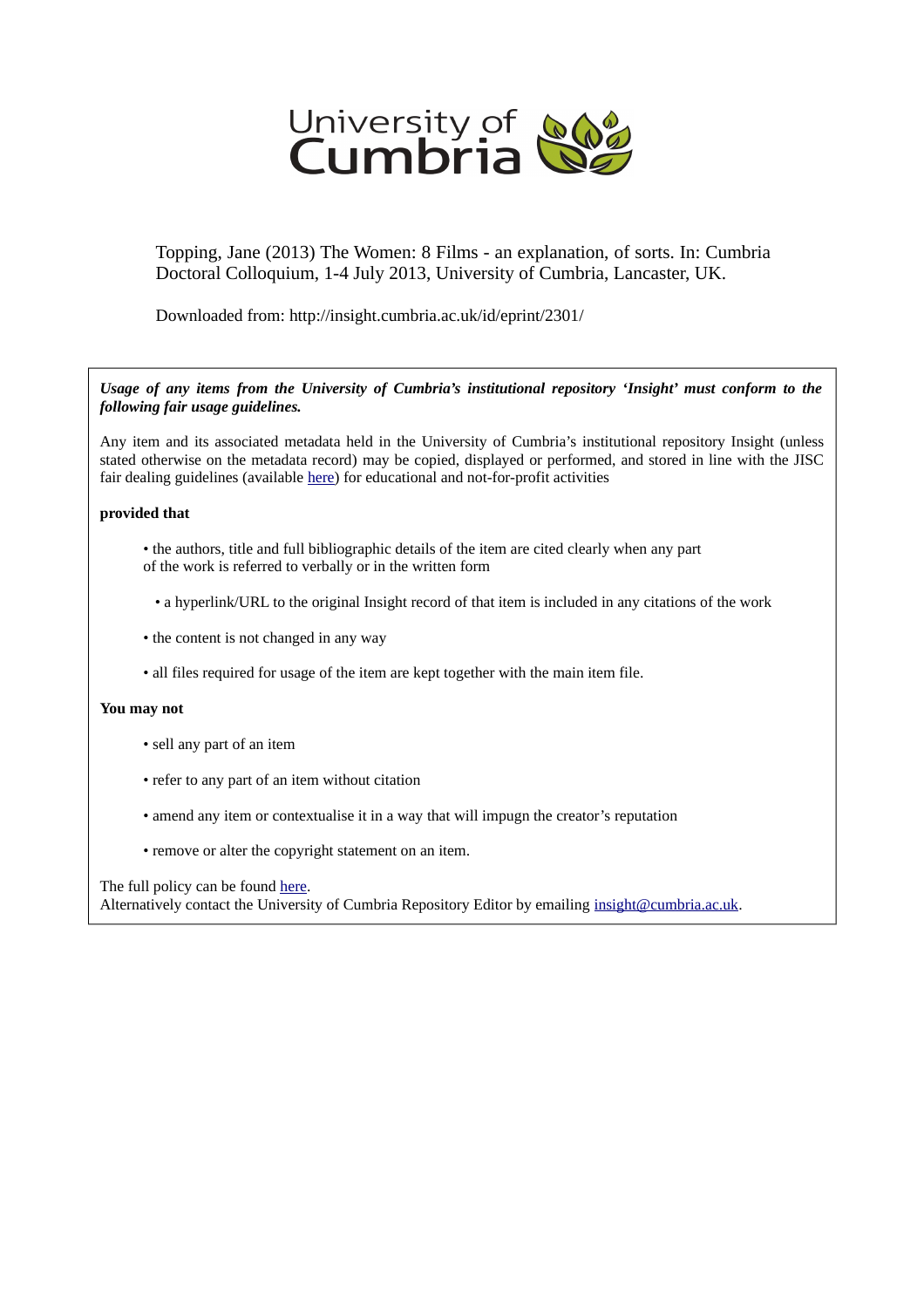# *The Women: 8 Films* **An Explanation, of Sorts**

#### **Jane Topping, Programme Leader BA (Hons) Fine Art, University of Cumbria**

These films were first shown as part of solo exhibition *The Women*, 8 Mar – 20 Apr 2013, Patricia Fleming Projects, Glasgow.

### Press Release:

Jane Topping's solo exhibition *The Women* references paranoid gothic texts, costume and gender definition to interrogate the power play of relationships.

Topping uses repetition and mirroring to highlight the anxiousness that accompanies looking and being looked at. Duty and desire, devotion and decadence are revealed in *The Women* through a collection of screen prints, collage and drawing.

Jane Topping is a graduate of The Glasgow School of Art Painting Department. Solo shows include: *Cuckoo Revue*, The Glasgow School of Art, *They are the We of Me*, Glasgow's Gallery of Modern Art and *Persuasion*, Intermedia at the CCA. Topping has exhibited in group shows internationally, the most recent, *The Irregular Correct: New Art From Glasgow*, Fremantle Arts Centre, Australia, 2012.

#### **About the exhibition:** *The Women*

The title references the 1939 film of the same name. The title sequence of this film swaps the (all female) actors/characters faces for animals[1]. I could describe it, but here's a Wikipedia cheat:

*'The Women* is a 1939 American [comedy-drama film](http://en.wikipedia.org/wiki/Comedy-drama) directed by [George Cukor](http://en.wikipedia.org/wiki/George_Cukor). The film is based on [Clare Boothe Luce'](http://en.wikipedia.org/wiki/Clare_Boothe_Luce)s [play of the same name.](http://en.wikipedia.org/wiki/The_Women_(play))

The film continued the play's all-female tradition—the entire cast of more than 130 speaking roles was female. Set in the glamorous [Manhattan](http://en.wikipedia.org/wiki/Manhattan) apartments of high society evoked by [Cedric Gibbons,](http://en.wikipedia.org/wiki/Cedric_Gibbons) and in [Reno](http://en.wikipedia.org/wiki/Reno,_Nevada) where they obtain their divorces, it presents an acidic commentary on the pampered lives and power struggles of various rich, bored wives and other women they come into contact with.

Throughout *The Women*, not a single male is seen — although the males are much talked about, and the central theme is the women's relationships with them. [Lesbianism](http://en.wikipedia.org/wiki/Lesbianism) is intimated in the portrayal of only one character, Nancy Blake. The attention to detail was such that even in props such as portraits only female figures are represented, and several animals which appeared as pets were also female.'[2]

The work in the exhibition consisted of screen prints, collage, drawing & sculpture, together acting as a framing device for the films. The show as a whole explored changes of gender, dressing up,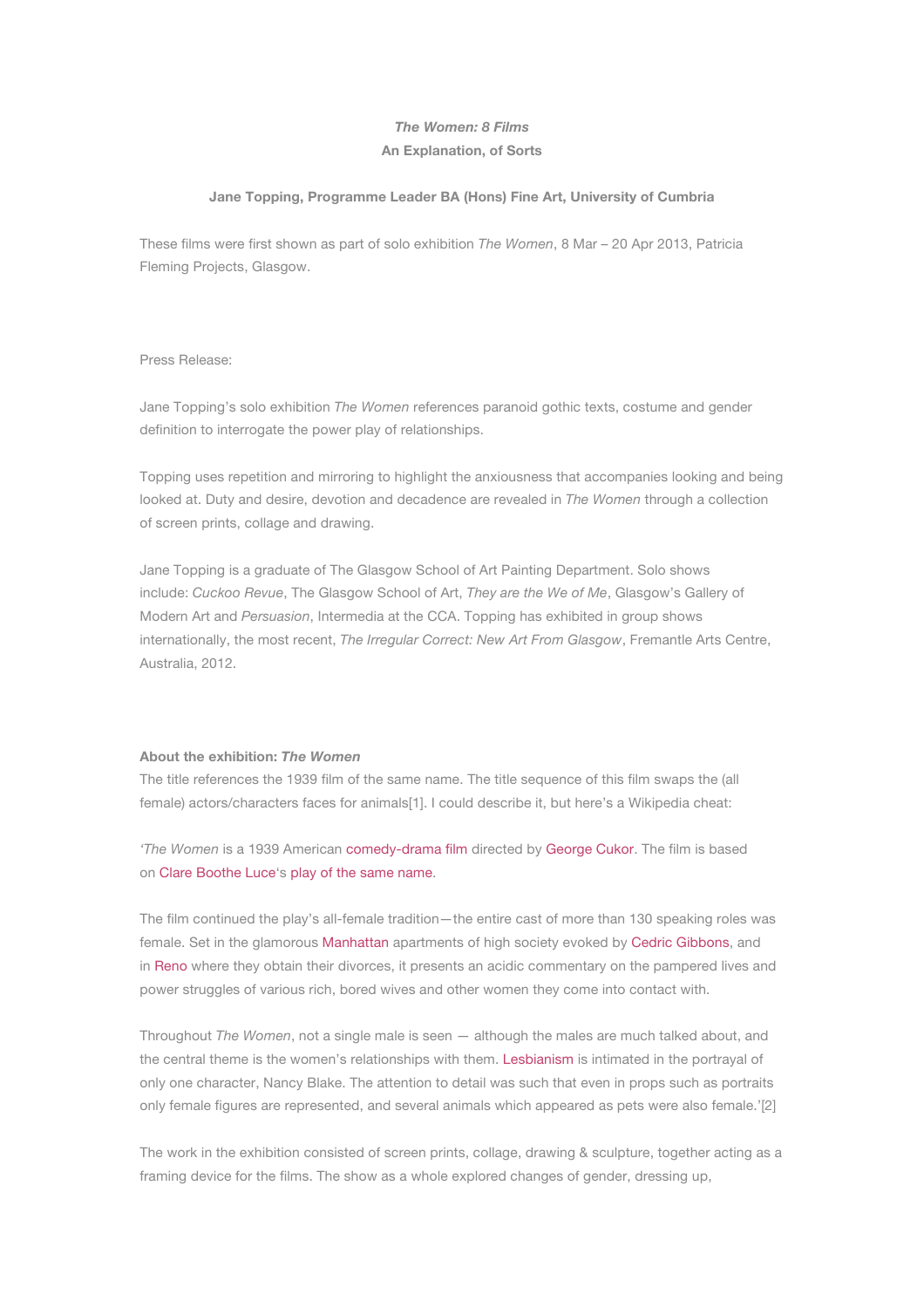preparation before public display & the monotony of social constructs (specifically gender specific ones). Mirrors were presented as other objects, operating as a crown, a moon & a phallus[3] rather than as a reflection of self. This misappropriation of form acted to undermine a feminine, narcissistic relationship with reflection and the permanent inability to escape it (due to the city's shop windows, glass buildings & so on). The 'mirrors' in*The Women* were not reflective – they didn't work.[4]

Interrogating Judith Butler's assertion that we are always in drag, the exhibition as a whole operated to place the viewer 'back stage', both actually and psychologically. Here was the daily self-conscious staging of the public persona revealed. Of particular focus was the complex business of female gender construction via clothing and mannerisms (where the mannerisms are manifest in the differing voices available in the texts).[5]

## **About the work** *The Women: 8 Films*

In the films, appropriation and repetition is used to create anxiousness and to reveal otherwise unnoticed moments of boredom. A huge influence is the Dana Birnbaum film *Technology/Transformation: Wonder Woman* (1977).[6] In one film, a 'headless' woman repeatedly proffers snacks at a party, seemingly trapped in an endless loop. This mundane, expected action of hosting is contrasted with Carly Simon lyrics assuring us '*you don't need to show me that you're beautiful'*. The contradiction here, of course, is that there are in-built societal mechanisms & rituals which demand that we indeed must do just that.

All the films are self-consciously self-referential. As a reflection of the way that one becomes amazed and then enthralled by the potential of a new medium, the films constantly refer to their own making. All the texts are taken from my own writing about my work, past, current & future. Often these texts refer to an unravelling of ambition for the work itself, for instance, *'I dance, or at least walk, or talk, or whatever'*. This is something that comes up in almost everything I make – preparation & making are foregrounded in the final work. This is an attempt at a form of sincerity, which perhaps makes the work more palatable for the viewer.[7]

None of the films use 'new' footage, but instead appropriate short clips from existing films[8]. The sources of the clips are unimportant in the context of the final pieces, but are of academic interest since the originals are generally concerned with similar issues to the work itself.[9] *The Women: 8 Films* makes use of the following:

*Sunset Boulevard* (1950, dir. [Billy Wilder\)](http://en.wikipedia.org/wiki/Billy_Wilder): The ultimate preparation for the character's 'close up', 2 films use this as their basis.

*Desperately Seeking Susan* (1985, dir. [Susan Seidelman](http://en.wikipedia.org/wiki/Susan_Seidelman)): The frustrated housewife swaps places with the glamorous street-wise woman – a body switch which relies on clothing as a signal of morals & aims. I've used clips which are unrecognisable, even to a DSS aficionado. Both are scenes from Rosanna Arquette's dull, pre-Susan life.

*Liquid Sky* (1982, dir. [Slava Tsukerman](http://en.wikipedia.org/wiki/Slava_Tsukerman)): The female lead actress also plays the male lead character in this film of sex, drugs and aliens. The text in this piece suggests pouring talcum powder onto a cat's head – a nod to both Tarkovsky's *Mirror* & Northern Soul dance habits.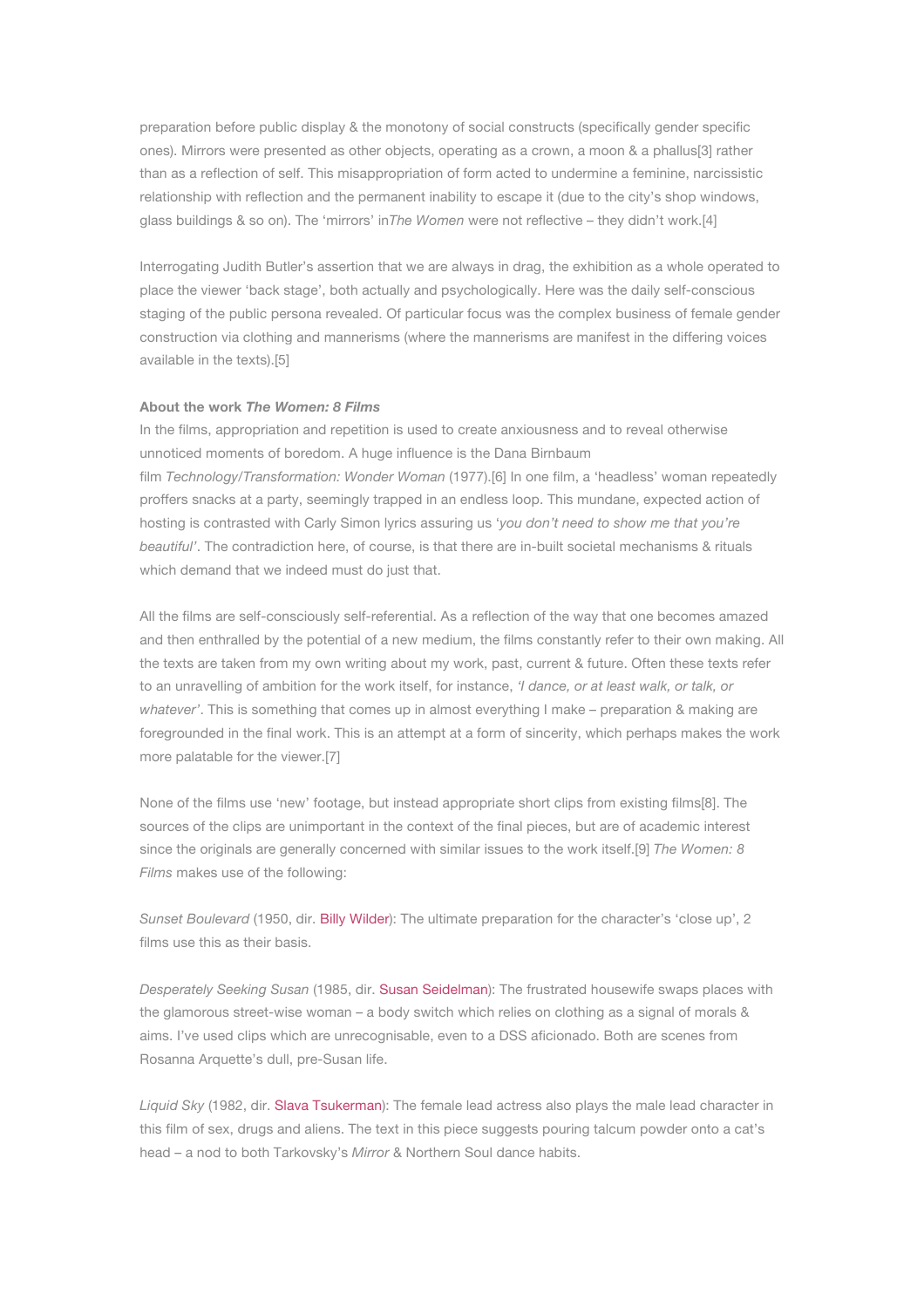*Fade to Black* (1980, dir. [Vernon Zimmerman](http://en.wikipedia.org/w/index.php?title=Vernon_Zimmerman&action=edit&redlink=1)): The main character of this film (male) dresses up & takes on the look (& so persona) of various Hollywood film characters & actors.[10] He then goes on to commit multiple murders 'in character'. As with the title sequence (of the 1939 film) *The Women*, the difference between character & actor is not easily defined. In my piece, the main character is becoming Bella Lugosi. The text which accompanies this film is an invented transformation spell.

The portrait of the young woman, which makes up one entire film, is by Peter Mitchell, my great grandfather.[11] The sitter is unknown. The song *Montre Moi Ton Visage* by Desire accompanies the image. The film lingers for uncomfortable lengths of time on her lips, her nose & finally her face. The viewer looks from one face to the next to the next, trying to discern tiny differences or movement. Forced to examine and inspect in this way creates an inappropriate & uncomfortable intimacy between the viewer & the sitter.

1. 2.

3.

- 1. *The Women (C'mon),* Screen print and cut-out digital print, 2013, 200 x 175cm[12]
- 2. The *Women (Moon),* Latex and silver leaf on hardboard, 2013, 30 x 30cm[13]
- 3. *The Women (Passions) (Detail),* Graphite on paper and dress trousers, 2013, 130 x 46cm[14]

[1] Something that is pretty shocking to contemporary eyes. I first saw this film while on a flight to New York in 2010 so its compelling oddness & knee trembling retrograde styling was probably intensified by my own personal feelings of displacement and excitement, the hallmarks of solo air travel.

## [2][http://en.wikipedia.org/wiki/The\\_Women\\_\(1939\\_film\)](http://en.wikipedia.org/wiki/The_Women_(1939_film) accessed 27/06/13

[3]Please refer to the images at the end of this text.

[4] Breathe a sigh of relief.

[5]As a tribute to David Foster Wallace, this text pinches his occasional habit of making ridiculous use of footnoting and colloquial language in order to speak in multiple voices. These should, if I am doing this right, give you dear reader a feeling of closeness to not just the text, but the author too. Really, this is using the post-modern strategy of metanarrative towards a modernist end. Whither this strategy is 1. effective or 2. appropriate in the context of a Doctorial Colloquium, I leave you to decide.

[6]I can't tell you the number of times I've watched this since I first saw it in the excellent exhibition *TV as…* 28/08/10 – 15/05/11, Stedelijk Museum, Amsterdam.